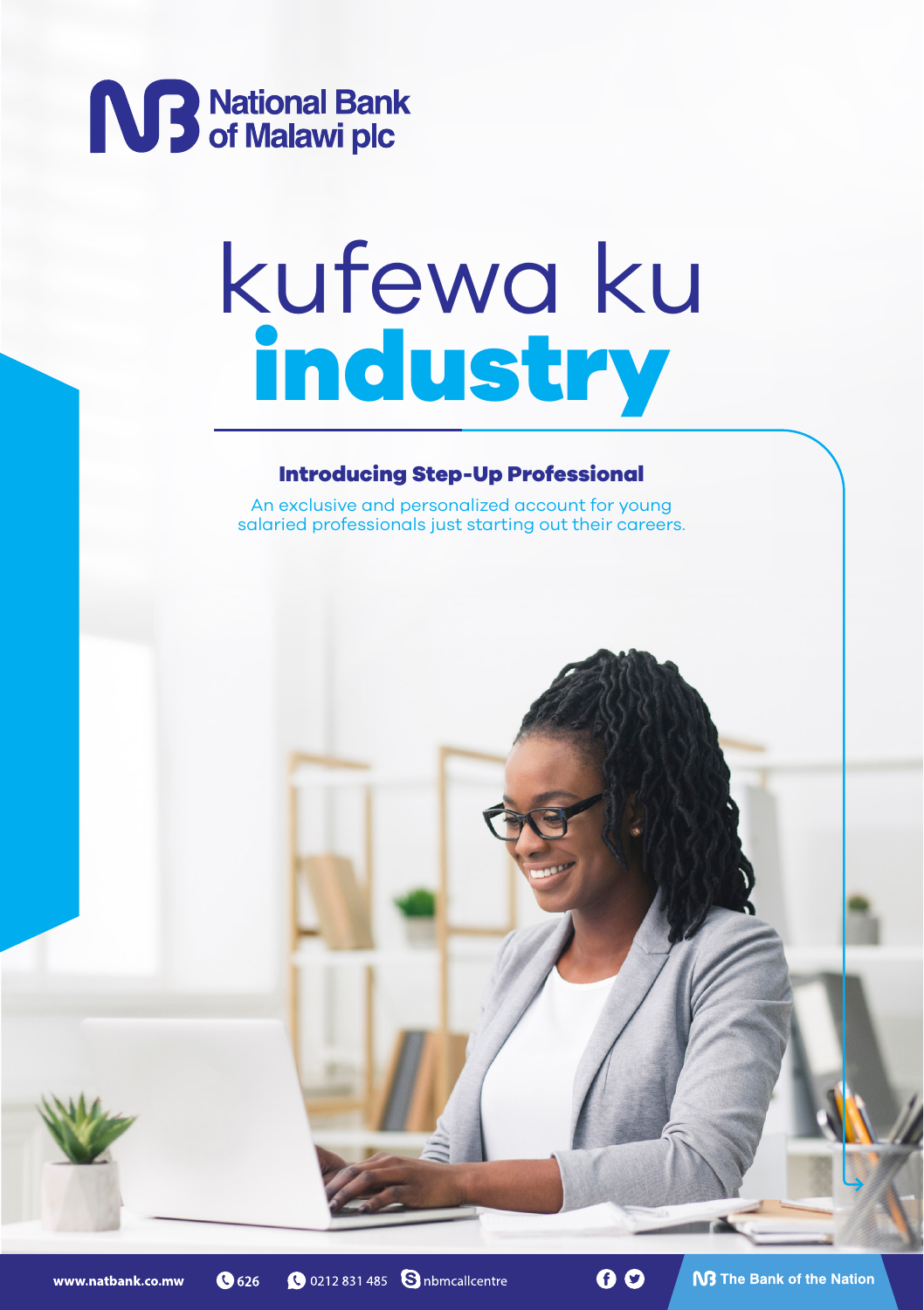## STEP-UP PROFESSIONAL FACT SHEET

### Service/Product Definition

The Step-Up Professional product and service offering is a package designed to assist young professionals by making it easy for them to access tailor made products befitting their professional as well as lifestyle needs. A young professional is any person aged between 18 to 35 years who is employed in a profession or white-collar occupation.

### Service/Product Target

Step-Up Professional

To qualify a young professional must fulfil the following:

- Customer must be at least 18 years old but not be older than 35 years.
- Customer must have an academic qualification of at least Bachelor's degree (Undergraduate) or equivalent professional qualification, diplomas and other certificate qualifications.
- Permanent and confirmed employment status
- Monthly net salary of not less than MK300,000 but not exceeding MK500,000.
- Well conducted account through which salary is being received. The account must be held for at least 6 months.
- Maximum monthly income/loan repayment ratio of 30%.
- New account holders to be exceptionally considered upon change of pay point and review of their bank statement from previous banker.

## Product and Service Offering

The eligible young professionals shall have access to the following package:

- Transactional account
- Credit Offering
- Digital Channel services
- Business management workshops

## Features of the package

The Package will have the following features and attributes:

#### **Transactional Account (Current personal and Savings Account)**

#### **Current Account personal**

- With monthly service fee of 50% of the premium Gold Account (being MK5,455.00) subject to changes in tariffs)
- A designated Account Relationship Manager
- Access to Visa Debit Card<br>• This account will be upon
- This account will be upgraded to a Premium Gold account when monthly net salary reaches the MK500,000 threshold.
- The account to be converted to the normal current account after 5 years or when account holder reaches 35 years, whichever comes first.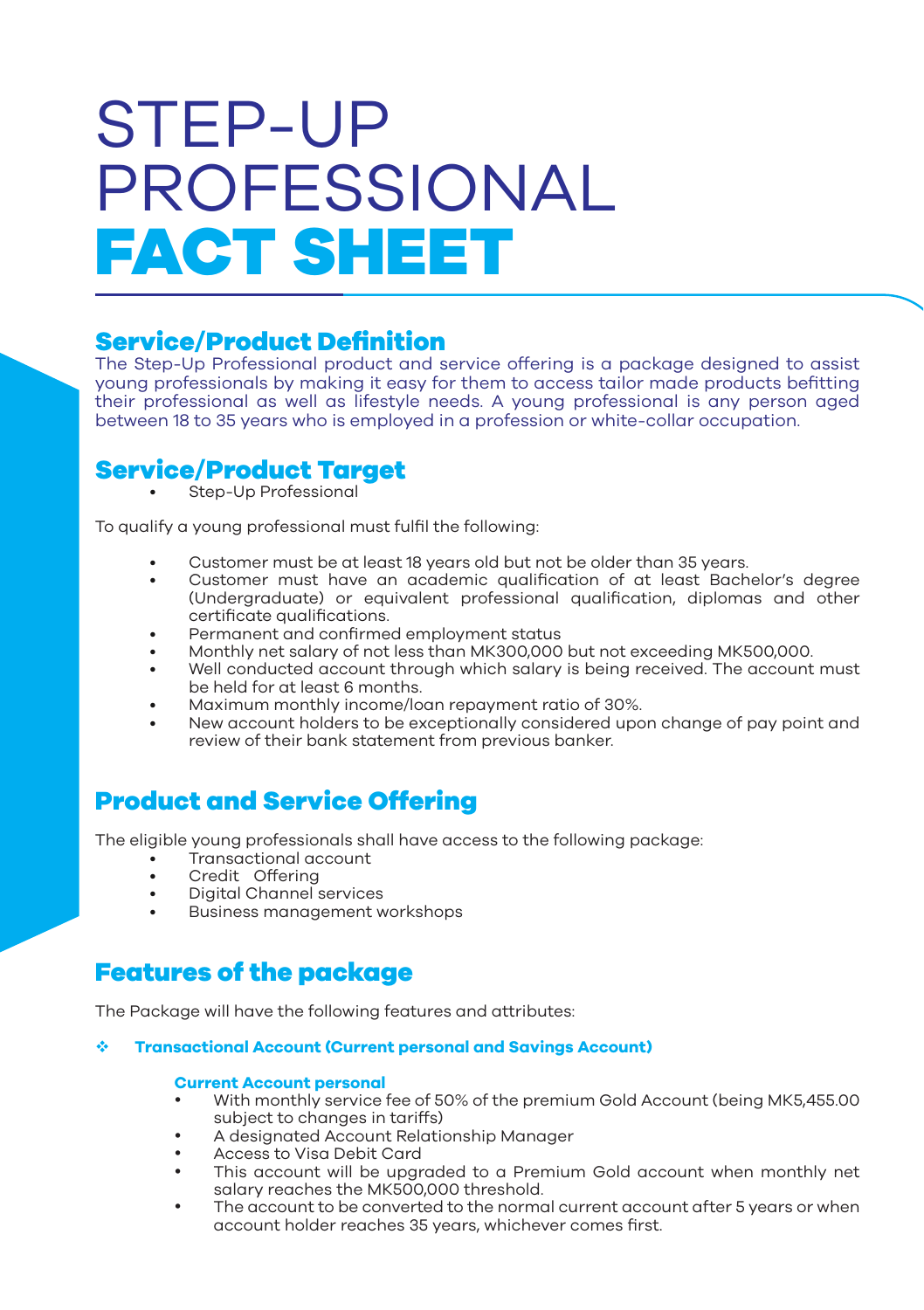#### **Savings Account**

- A savings account with interest rates at 2% above the normal interest rate on savings accounts.
- Minimum balance for Savings Account of MK10,000 and minimum saving period of 3 months.

#### **Digital Channel services**

- Ability to connect to both Mo626 Digital+ and BankNet360.
- Banknet360 with service fee at 50% of the normal fee of a personal account
- Normal E services bundle fees shall apply

#### **Credit offering**

The credit package will allow the young professionals to have access to funds that will assist them to finance their personal needs. The credit package will offer the following.

- a) Educational Loan
	- $\triangleright$  Maximum limit of MK3 million.
	- The structure of the loan to be aligned with the program of study.
- a) Professional subscription fees loans
	- Maximum limit of MK0.5 million.
	- $\triangleright$  Maximum repayment period six months
- a) Furniture loan
	- Maximum limit of MK2 million.
	- $\triangleright$  Maximum repayment period of 2 years.
- a) Vehicle loan
	- Maximum limit of MK5 million
	- $\triangleright$  Maximum repayment period of 3 years.
- a) Rental Advance
	- $\triangleright$  Maximum limit of MK0.6 million
	- $\triangleright$  Maximum repayment period of 3 months

Maximum exposure per customer to be at MK5 million

- **Pricing**
	- Appraisal and arrangement fees as per applicable bank tariffs on personal loans
	- Interest rate to be charged at Reference rate +8%

#### **Financial management and wealth creation workshops**

In order to promote quality leadership and sound financial management skills, the bank shall hold regular interactions with the young professionals through general customer interactions and in class workshops.